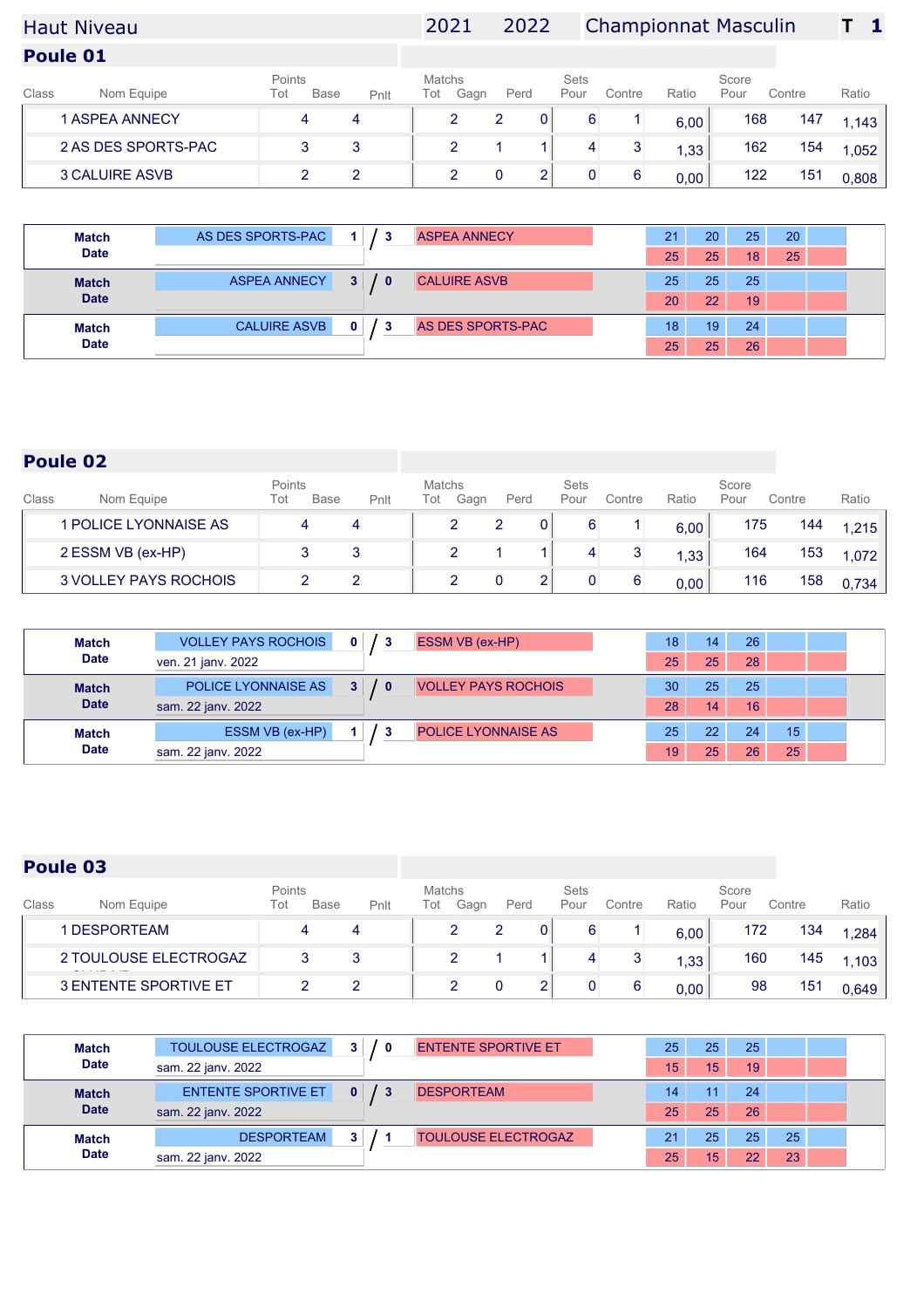| Class | Nom Equipe            | Points<br>Tot | <b>Base</b> | Pnlt | Matchs<br>Tot | Gagn | Perd | Sets<br>Pour | Contre      | Ratio  | Score<br>Pour | Contre | Ratio |
|-------|-----------------------|---------------|-------------|------|---------------|------|------|--------------|-------------|--------|---------------|--------|-------|
|       | 1 J.S.A. BORDEAUX VB  |               |             |      |               |      |      |              | $\mathbf 0$ | 999,00 | 150           | 109    | 1,376 |
|       | 2 COLT VOLLEY-BALL 31 |               |             |      |               |      |      |              |             | 0.75   | 141           | 148    | 0.953 |
|       | 3 AS DES ARENES       |               |             |      |               |      |      |              |             | 0.17   | 134           | 168    | 0.798 |

| Match        | <b>J.S.A. BORDEAUX VB</b>  | 3 <sup>1</sup> | AS DES ARENES              | 25 | 25 | 25 |    |  |
|--------------|----------------------------|----------------|----------------------------|----|----|----|----|--|
| <b>Date</b>  |                            |                |                            | 15 | 23 | 23 |    |  |
| <b>Match</b> | AS DES ARENES              | - 3            | <b>COLT VOLLEY-BALL 31</b> | 18 | 14 | 25 | 16 |  |
| <b>Date</b>  |                            |                |                            | 25 | 25 | 18 | 25 |  |
| <b>Match</b> | <b>COLT VOLLEY-BALL 31</b> | 0              | <b>J.S.A. BORDEAUX VB</b>  | 15 | 15 | 18 |    |  |
| <b>Date</b>  |                            |                |                            | 25 | 25 | 25 |    |  |

## **Poule 05**

| Class | Nom Equipe               | Points<br>Tot | <b>Base</b> | Pnlt | Matchs<br>Tot | Gagn | Perd |   | Sets<br>Pour | Contre | Ratio  | Score<br>Pour | Contre | Ratio |
|-------|--------------------------|---------------|-------------|------|---------------|------|------|---|--------------|--------|--------|---------------|--------|-------|
|       | 1 ANNECY VOLLEY-BALL (1) |               |             |      |               |      |      | 0 |              | 0      | 999,00 | 151           | 115    | 1.313 |
|       | 2 USSE NO NAME           |               |             |      |               |      |      |   |              |        | 00,    | 139           | 123    | 1.130 |
|       | <b>3 VOURLES VOLLEY</b>  |               |             |      |               |      |      |   |              |        | 0.00   | 98            | 150    | 0.653 |

| Match        | ANNECY VOLLEY-BALL (1) | 3 <sup>1</sup><br>- 0 | <b>VOURLES VOLLEY</b>  | 25 | 25 <sup>2</sup> | 25              |  |
|--------------|------------------------|-----------------------|------------------------|----|-----------------|-----------------|--|
| <b>Date</b>  | sam. 22 janv. 2022     |                       |                        | 14 | 21              | 16              |  |
| <b>Match</b> | <b>VOURLES VOLLEY</b>  | $\mathbf{0}$<br>13    | <b>USSE NO NAME</b>    | 18 |                 | 12              |  |
| <b>Date</b>  | sam. 22 janv. 2022     |                       |                        | 25 | 25              | 25 <sup>1</sup> |  |
| Match        | USSE NO NAME           | 0                     | ANNECY VOLLEY-BALL (1) | 23 | 24              | 17              |  |
| <b>Date</b>  | sam. 22 janv. 2022     |                       |                        | 25 | 26              | 25              |  |

| Class | Nom Equipe                     | Points<br>Tot | <b>Base</b> | Pnlt | Matchs<br>Tot | Gagn | Perd |   | <b>Sets</b><br>Pour | Contre   | Ratio  | Score<br>Pour | Contre | Ratio |
|-------|--------------------------------|---------------|-------------|------|---------------|------|------|---|---------------------|----------|--------|---------------|--------|-------|
|       | <b>1 VILLETTE PAUL BERT PL</b> |               |             |      |               |      |      | 0 |                     | $\bf{0}$ | 999,00 | 150           | 111    | 1.351 |
|       | 2 MASSALIA VOLLEY              |               |             |      |               | 2    |      |   |                     | 4        | 0.75   | 148           | 150    | 0,987 |
|       | 3 VOLLEY LOISIR                |               |             |      |               |      |      |   |                     | 6        | 0.17   | 129           | 166    | 0.777 |

| <b>Match</b> | <b>VOLLEY LOISIR</b>         | - 3                 | <b>MASSALIA VOLLEY</b>       | 20 | 14 | 25 | 16 |  |
|--------------|------------------------------|---------------------|------------------------------|----|----|----|----|--|
| <b>Date</b>  |                              |                     |                              | 25 | 25 | 16 | 25 |  |
| <b>Match</b> | <b>MASSALIA VOLLEY</b>       | $\mathbf{0}$<br>- 3 | <b>VILLETTE PAUL BERT PL</b> | 21 | 14 | 22 |    |  |
| <b>Date</b>  |                              |                     |                              | 25 | 25 | 25 |    |  |
| <b>Match</b> | <b>VILLETTE PAUL BERT PL</b> | 0                   | <b>VOLLEY LOISIR</b>         | 25 | 25 | 25 |    |  |
| <b>Date</b>  | sam. 22 jany. 2022           |                     |                              | 17 | 21 | 16 |    |  |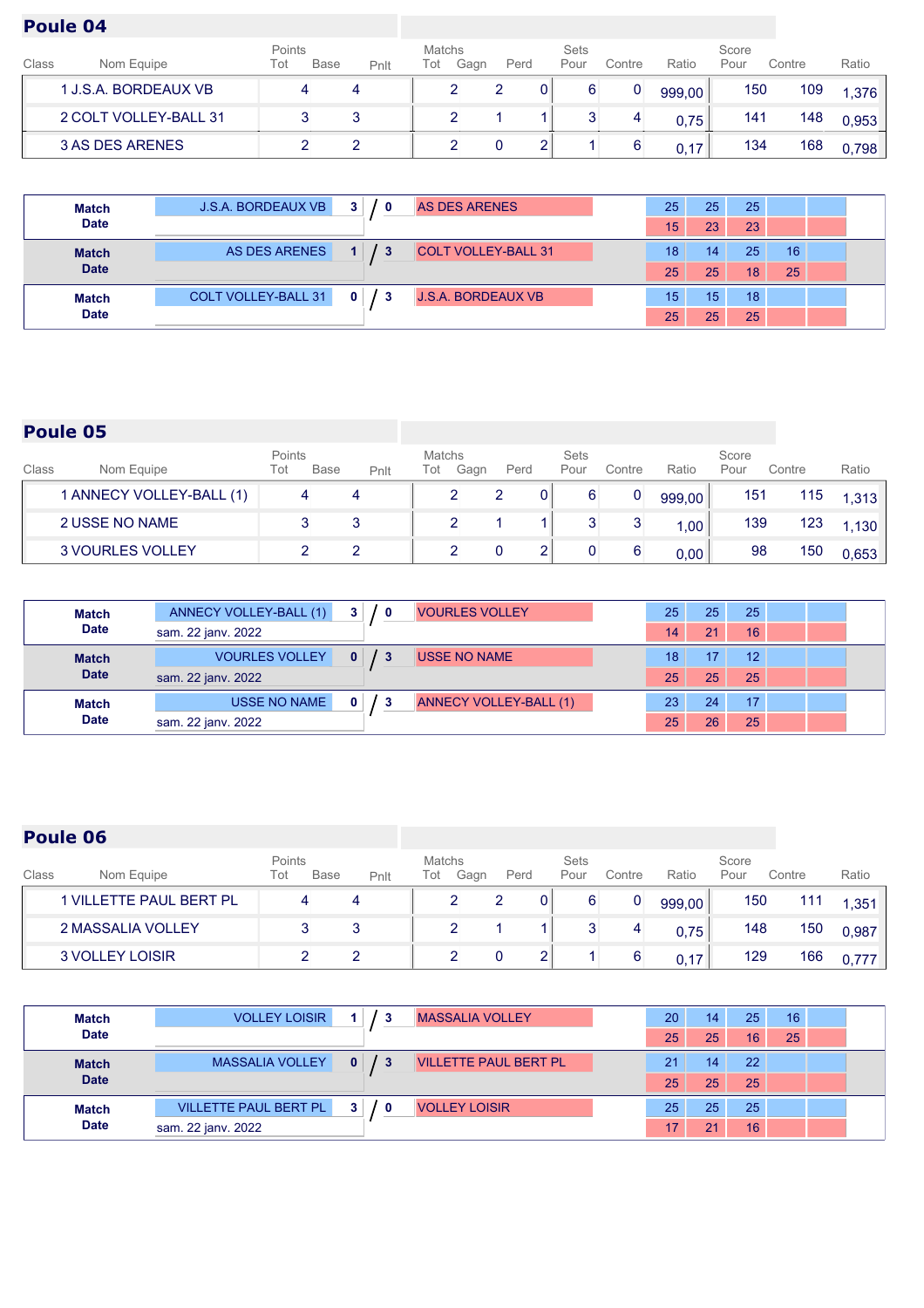# Accession HN 2021 2022 Championnat Masculin **T 1**

**Poule 07**

| 205<br>1 AMIS DE LA NATURE<br>171<br>0<br>2<br>6<br>2<br>4<br>4<br>2,00<br>1,199<br>2 ETOILE SPORTIVE<br>202<br>167<br>3<br>4<br>0,80<br>0.827<br>202<br>3 ASPO TOURS VOLLEY<br>203<br>4<br>0,67<br>.005 | Class | Nom Equipe | Points<br>Tot | <b>Base</b> | Pnlt | <b>Matchs</b><br>Tot | Gagn | Perd | <b>Sets</b><br>Pour | Contre | Ratio | Score<br>Pour | Contre | Ratio |
|----------------------------------------------------------------------------------------------------------------------------------------------------------------------------------------------------------|-------|------------|---------------|-------------|------|----------------------|------|------|---------------------|--------|-------|---------------|--------|-------|
|                                                                                                                                                                                                          |       |            |               |             |      |                      |      |      |                     |        |       |               |        |       |
|                                                                                                                                                                                                          |       |            |               |             |      |                      |      |      |                     |        |       |               |        |       |
|                                                                                                                                                                                                          |       |            |               |             |      |                      |      |      |                     |        |       |               |        |       |

| <b>Match</b> | ASPO TOURS VOLLEY BALL<br>AMIS DE LA NATURE<br>2 <sup>1</sup> | 25 | 21 |                 | 25 | 8  |
|--------------|---------------------------------------------------------------|----|----|-----------------|----|----|
| <b>Date</b>  | sam. 22 janv. 2022                                            | 18 | 25 | 25              | 23 | 15 |
| <b>Match</b> | AMIS DE LA NATURE<br>3 <sup>1</sup><br><b>ETOILE SPORTIVE</b> | 25 | 24 | 25              | 25 |    |
| <b>Date</b>  | sam. 22 janv. 2022                                            | 17 | 26 |                 | 17 |    |
| <b>Match</b> | <b>ETOILE SPORTIVE</b><br><b>ASPO TOURS VOLLEY BALL</b>       | 25 | 25 | 12              | 19 | 15 |
| <b>Date</b>  | sam. 22 jany. 2022                                            | 22 | 19 | 25 <sub>1</sub> | 25 | 12 |

## **Poule 08**

| Class | Nom Equipe                 | Points<br>Tot | <b>Base</b> | Pnlt | <b>Matchs</b><br>Tot | Gagn | Perd | Sets<br>Pour | Contre | Ratio | Score<br>Pour | Contre | Ratio |
|-------|----------------------------|---------------|-------------|------|----------------------|------|------|--------------|--------|-------|---------------|--------|-------|
|       | 1 ANNECY VOLLEY-BALL (3)   |               | 4           |      |                      |      |      |              |        | 3,00  | 181           | 163    | 1.110 |
|       | <b>2 VOLLEY BALL LIVRY</b> |               |             |      |                      |      |      |              |        | 1,25  | 196           | 183    | 1,071 |
|       | 3 VOLLEY CLUB DOMENOIS     |               |             |      |                      |      |      |              | 6      | 0.17  | 134           | 165    | 0.812 |

| <b>Match</b> | <b>VOLLEY BALL LIVRY</b>    | 3                  | <b>VOLLEY CLUB DOMENOIS</b> | 14              | 26 <sup>°</sup> | 25           | 25 |    |  |
|--------------|-----------------------------|--------------------|-----------------------------|-----------------|-----------------|--------------|----|----|--|
| <b>Date</b>  | sam. 22 janv. 2022          |                    |                             | 25              | 24              | 8            | 20 |    |  |
| <b>Match</b> | <b>VOLLEY CLUB DOMENOIS</b> | $\mathbf{0}$<br>13 | ANNECY VOLLEY-BALL (3)      | 23              |                 | 17           |    |    |  |
| <b>Date</b>  | sam. 22 jany. 2022          |                    |                             | 25              | 25              | 25           |    |    |  |
| <b>Match</b> | ANNECY VOLLEY-BALL (3)      | 3.                 | <b>VOLLEY BALL LIVRY</b>    | 22 <sup>1</sup> | 18 <sup>°</sup> | 25           | 25 | 16 |  |
| <b>Date</b>  | sam. 22 janv. 2022          |                    |                             | 25              | 25              | $22^{\circ}$ | 20 | 14 |  |

| Class | Nom Equipe            | Points<br>Tot | <b>Base</b> | Pnlt | <b>Matchs</b><br>Tot | Gagn | Perd | Sets<br>Pour | Contre | Ratio | Score<br>Pour | Contre | Ratio |
|-------|-----------------------|---------------|-------------|------|----------------------|------|------|--------------|--------|-------|---------------|--------|-------|
|       | 1 AMICALE LAIQUE      |               | 4           |      |                      |      |      |              |        | 6,00  | 166           | 126    | 1,317 |
|       | 2 ENTENTE SPORTIVE ET |               | 3           |      |                      |      |      |              | 5      | 0,60  | 156           | 173    | 0,902 |
|       | 3 CLUB LOISIRS LEO    |               |             |      |                      |      |      |              | 6      | 0.50  | 175           | 198    | 0,884 |

| <b>Match</b> | <b>CLUB LOISIRS LEO</b>    |              | <b>ENTENTE SPORTIVE ET</b> | 21 | 15 <sup>2</sup> | 25. | 25 | 12 |  |
|--------------|----------------------------|--------------|----------------------------|----|-----------------|-----|----|----|--|
| <b>Date</b>  | sam. 22 jany. 2022         |              |                            | 25 | 25              | 19  | 23 | 15 |  |
| <b>Match</b> | <b>ENTENTE SPORTIVE ET</b> | $\mathbf{0}$ | AMICALE LAIQUE D'EYSINES   |    | 20              | 12  |    |    |  |
| <b>Date</b>  | sam. 22 janv. 2022         |              |                            | 25 | 25              | 25  |    |    |  |
| <b>Match</b> | <b>AMICALE LAIQUE</b>      |              | <b>CLUB LOISIRS LEO</b>    | 25 | 25              | 16  | 25 |    |  |
| <b>Date</b>  | sam. 22 jany. 2022         |              |                            | 18 | 15              | 25  | 19 |    |  |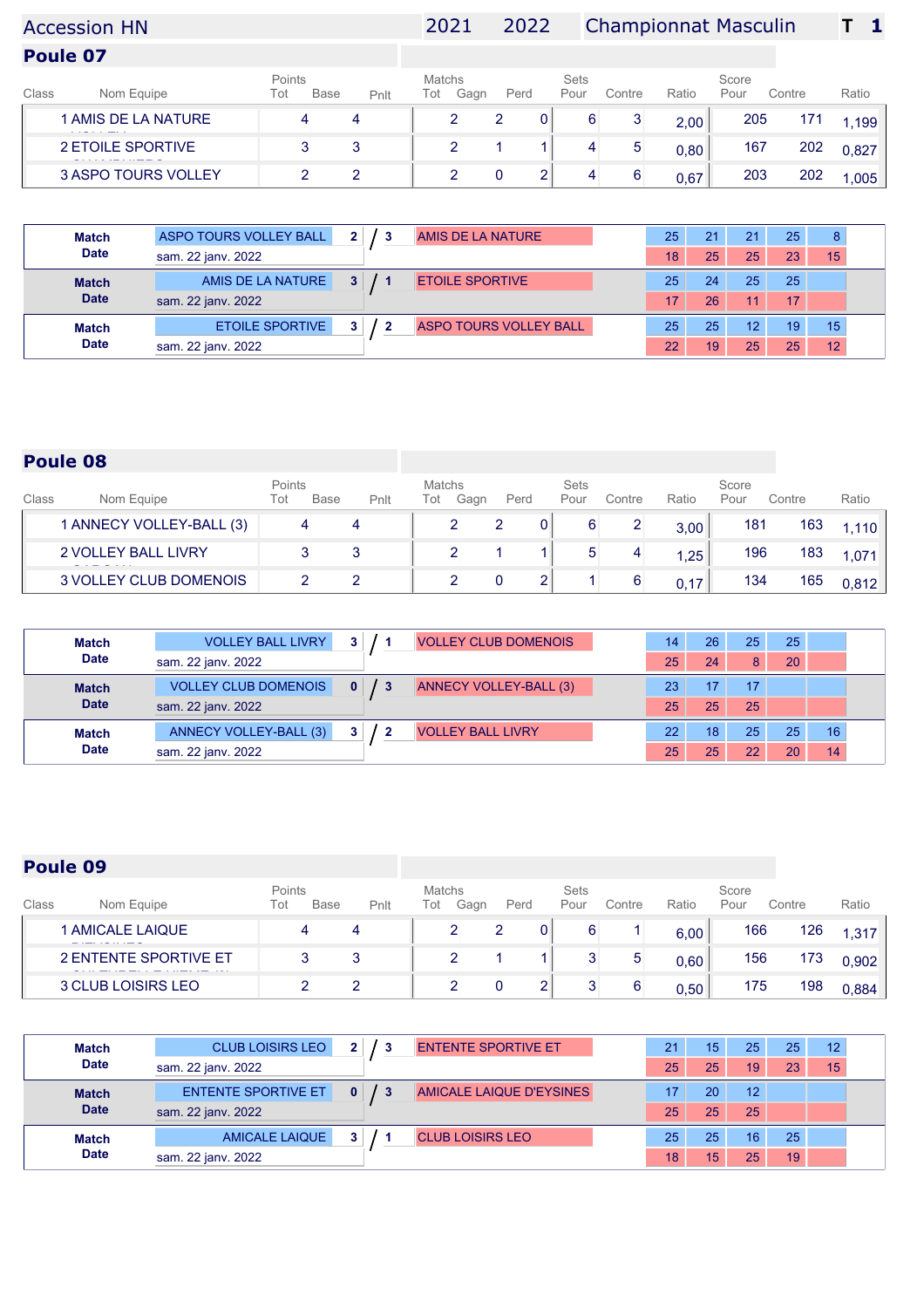| Class | Nom Equipe         | Points<br>Tot | <b>Base</b> | Pnlt | Matchs<br>Tot | Gagn | Perd | Sets<br>Pour | Contre | Ratio | Score<br>Pour | Contre | Ratio             |
|-------|--------------------|---------------|-------------|------|---------------|------|------|--------------|--------|-------|---------------|--------|-------------------|
|       | 1 PASSY SALLANCHES |               | 4           |      |               |      |      |              |        | 3,00  | 199           | 175    | .137 <sub>1</sub> |
|       | 2 CORPS VENISSIEUX |               |             |      |               |      |      |              |        | 1,33  | 165           | 161    | 1,025             |
|       | 3 USSE HOLZINGER   |               |             |      |               |      |      |              |        | 0.17  | 145           | 173    | 0,838             |

| <b>Match</b> | <b>CORPS VENISSIEUX</b> |                | <b>PASSY SALLANCHES</b> | 22 | 25 | 26 |    |             |  |
|--------------|-------------------------|----------------|-------------------------|----|----|----|----|-------------|--|
| <b>Date</b>  | sam. 22 janv. 2022      |                |                         | 25 | 27 | 24 | 25 | $\mathbf 0$ |  |
| <b>Match</b> | <b>PASSY SALLANCHES</b> | 3 <sup>1</sup> | <b>USSE HOLZINGER</b>   | 23 | 25 | 25 | 25 | $\Omega$    |  |
| <b>Date</b>  | sam. 22 janv. 2022      |                |                         | 25 | 19 | 19 | 22 | 0           |  |
| <b>Match</b> | <b>USSE HOLZINGER</b>   | 0              | <b>CORPS VENISSIEUX</b> | 21 |    | 22 |    |             |  |
| <b>Date</b>  | sam. 22 janv. 2022      |                |                         | 25 | 25 | 25 |    |             |  |

## **Poule 11**

| Class | Nom Equipe              | Points<br>Tot | <b>Base</b> | Pnlt | Matchs<br>Tot | Gagn | Perd |    | Sets<br>Pour | Contre | Ratio  | Score<br>Pour | Contre | Ratio |
|-------|-------------------------|---------------|-------------|------|---------------|------|------|----|--------------|--------|--------|---------------|--------|-------|
|       | <b>1 UNION SPORTIVE</b> |               | 4           |      |               |      |      | 01 |              |        | 999,00 | 150           | 104    | 1.442 |
|       | 2 AGJA CAUDERAN         |               |             |      |               |      |      |    |              | 4      | 0.75   | 151           | 154    | 0.981 |
|       | 3 UDC BABYLONE - US     |               |             |      |               |      |      |    |              |        | 0.17   | 127           | 170    | 0.747 |

| Match        | <b>AGJA CAUDERAN</b><br>3 <sup>1</sup><br><b>UDC BABYLONE - US</b>              | 25 | $20^{\circ}$ | 25              | 25 |  |
|--------------|---------------------------------------------------------------------------------|----|--------------|-----------------|----|--|
| <b>Date</b>  | sam. 22 jany. 2022                                                              | 17 | 25           | 21              | 16 |  |
| <b>Match</b> | <b>UDC BABYLONE - US</b><br>$\mathbf{0}$<br>$\sqrt{3}$<br><b>UNION SPORTIVE</b> | 18 | 22           | 8               |    |  |
| <b>Date</b>  | sam. 22 janv. 2022                                                              | 25 | 25           | 25 <sup>1</sup> |    |  |
| <b>Match</b> | UNION SPORTIVE<br><b>AGJA CAUDERAN</b><br>3.<br>0                               | 25 | 25           | 25              |    |  |
| <b>Date</b>  | sam. 22 janv. 2022                                                              | 19 | 22           | 15              |    |  |

| Class | Nom Equipe               | Points<br>Tot | <b>Base</b> | Pnlt | Matchs<br>Tot | Gagn | Perd | <b>Sets</b><br>Pour | Contre | Ratio  | Score<br>Pour | Contre | Ratio |
|-------|--------------------------|---------------|-------------|------|---------------|------|------|---------------------|--------|--------|---------------|--------|-------|
|       | 1 CLUB LOISIRS ET SPORTS |               | 4           |      |               | ∼    | 2    |                     | 0      | 999,00 | 155           | 101    | 1,535 |
|       | 2 GROUPE SPORTIF         |               |             |      |               |      |      |                     | 4      | 0.75   | 151           | 155    | 0.974 |
|       | 3 SAINT CYR VB           |               |             |      |               |      |      |                     |        | 0.17   | 125           | 175    | 0.714 |

| <b>Match</b> | <b>CLUB LOISIRS ET SPORTS</b> | 3 <sup>1</sup><br>$\sqrt{0}$ | <b>GROUPE SPORTIF</b>         | 28 | 25              | 25 |    |  |
|--------------|-------------------------------|------------------------------|-------------------------------|----|-----------------|----|----|--|
| <b>Date</b>  | sam. 22 jany. 2022            |                              |                               | 26 | 13 <sub>1</sub> | 14 |    |  |
| <b>Match</b> | <b>GROUPE SPORTIF</b>         | 3 <sup>1</sup>               | <b>SAINT CYR VB</b>           | 23 | 25              | 25 | 25 |  |
| <b>Date</b>  | sam. 22 janv. 2022            |                              |                               | 25 | 19              | 16 | 17 |  |
| <b>Match</b> | SAINT CYR VB                  | - 3                          | <b>CLUB LOISIRS ET SPORTS</b> | 10 | 13              | 25 |    |  |
| <b>Date</b>  | sam. 22 jany. 2022            |                              |                               | 25 | 25              | 27 |    |  |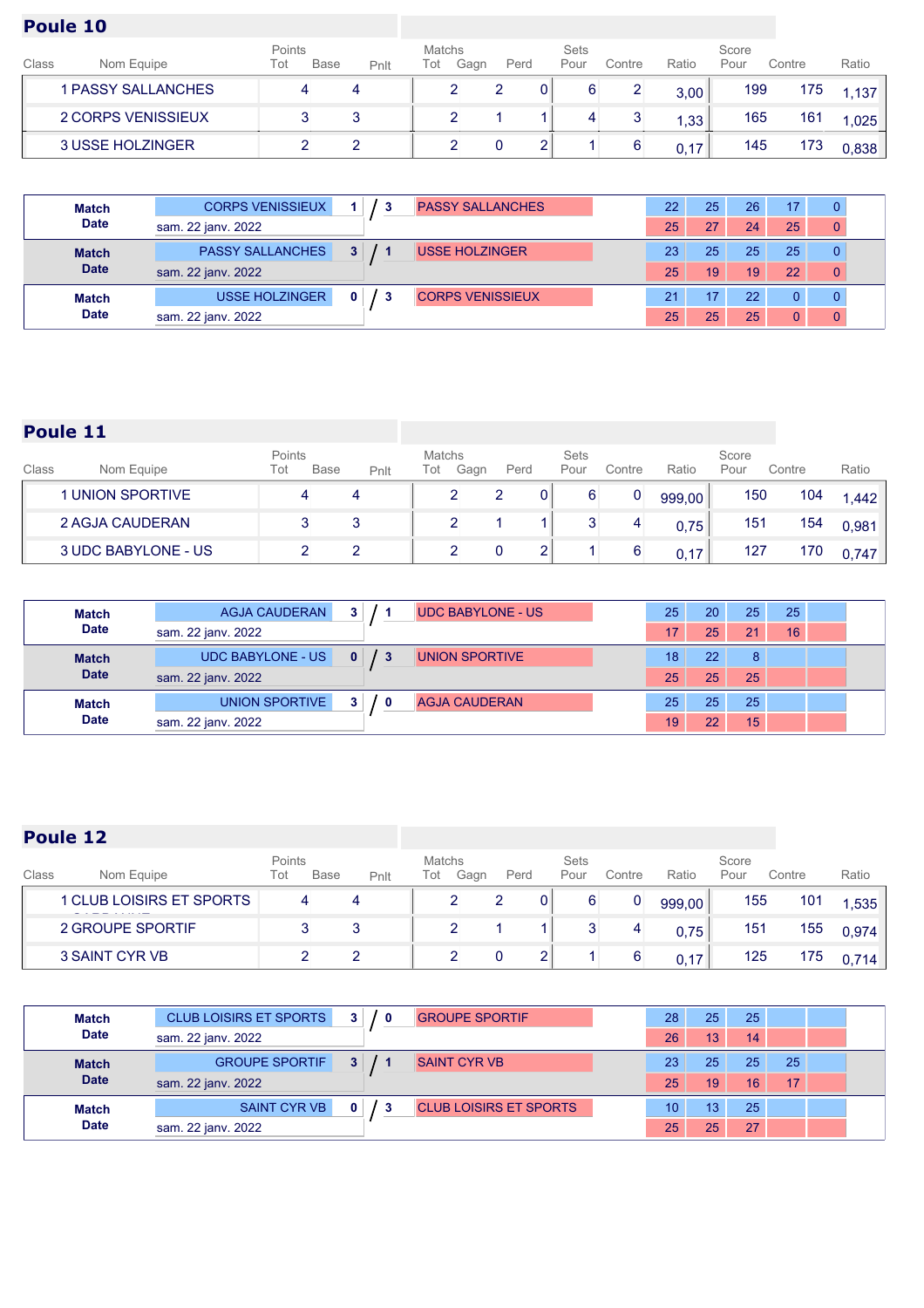# Promotion 2021 2022 Championnat Masculin **T 1**

|       | Poule 13                    |               |             |      |               |      |      |                     |        |                   |               |        |       |
|-------|-----------------------------|---------------|-------------|------|---------------|------|------|---------------------|--------|-------------------|---------------|--------|-------|
| Class | Nom Equipe                  | Points<br>Tot | <b>Base</b> | Pnlt | Matchs<br>Tot | Gagn | Perd | <b>Sets</b><br>Pour | Contre | Ratio             | Score<br>Pour | Contre | Ratio |
|       | <b>1 TOUVET VOLLEY BALL</b> |               |             |      |               |      |      |                     |        | 6.00              | 171           | 133    | 1.286 |
|       | 2 VOLLEY BALL DE L'ARVE     |               |             |      |               |      |      |                     | 4      | 1.00 <sub>1</sub> | 176           |        | ,029  |

| <b>Match</b> | <b>TOUVET VOLLEY BALL</b>    | 3 <sup>1</sup><br>$\sqrt{0}$ | <b>MONTIGNY VOLLEY 95</b>    |    | 25<br>25              | 25 |    |  |
|--------------|------------------------------|------------------------------|------------------------------|----|-----------------------|----|----|--|
| <b>Date</b>  | sam. 22 jany. 2022           |                              |                              | 21 | $22^{\circ}$          | 13 |    |  |
| <b>Match</b> | MONTIGNY VOLLEY 95           |                              | <b>VOLLEY BALL DE L'ARVE</b> |    | 26<br>13              | 19 | 17 |  |
| <b>Date</b>  | sam. 22 janv. 2022           |                              |                              |    | 25<br>24              | 25 | 25 |  |
| <b>Match</b> | <b>VOLLEY BALL DE L'ARVE</b> |                              | <b>TOUVET VOLLEY BALL</b>    |    | 15 <sup>2</sup><br>15 | 25 | 22 |  |
| <b>Date</b>  | sam. 22 jany. 2022           |                              |                              |    | 25<br>25              | つィ | 25 |  |

3 MONTIGNY VOLLEY 95 2 2 2 2 2 0 2 1 6  $0,17$  131 174  $0,753$ 

### **Poule 14**

| Class | Nom Equipe               | Points<br>Tot | <b>Base</b> | Pnlt | Matchs<br>Tot | Gagn | Perd | <b>Sets</b><br>Pour | Contre | Ratio | Score<br>Pour | Contre | Ratio |
|-------|--------------------------|---------------|-------------|------|---------------|------|------|---------------------|--------|-------|---------------|--------|-------|
|       | 1 DASSAULT SPORTS        |               |             |      |               |      |      |                     |        | 6,00  | 168           | 75     | 2,240 |
|       | 2 JEUNESSE SPORTIVE      |               |             |      |               |      |      |                     |        | 1,33  | 150           | 93     | 1,613 |
|       | 3 ANNECY VOLLEY-BALL (4) |               |             |      |               |      |      |                     |        | 0,00  |               | 150    | 0.000 |

| <b>Match</b> | ANNECY VOLLEY-BALL (4) | $\mathbf{0}$<br>-3    | <b>DASSAULT SPORTS</b>        |          | 0               |    |  |
|--------------|------------------------|-----------------------|-------------------------------|----------|-----------------|----|--|
| <b>Date</b>  | sam. 22 janv. 2022     |                       |                               | 25<br>25 | 25              |    |  |
| <b>Match</b> | <b>DASSAULT SPORTS</b> | $3 \mid 1 \mid$       | <b>JEUNESSE SPORTIVE</b>      | 25<br>18 | 25              | 25 |  |
| <b>Date</b>  | sam. 22 jany. 2022     |                       |                               | 25<br>12 |                 | 21 |  |
| <b>Match</b> | JEUNESSE SPORTIVE      | 3 <sup>1</sup><br>/ O | <b>ANNECY VOLLEY-BALL (4)</b> | 25<br>25 | 25 <sup>1</sup> |    |  |
| <b>Date</b>  | sam. 22 jany. 2022     |                       |                               |          |                 |    |  |

| Class | Nom Equipe                   | Points<br>Tot | <b>Base</b> | Pnlt | Matchs<br>Tot | Gagn | Perd |                | <b>Sets</b><br>Pour | Contre | Ratio | Score<br>Pour | Contre | Ratio |
|-------|------------------------------|---------------|-------------|------|---------------|------|------|----------------|---------------------|--------|-------|---------------|--------|-------|
|       | 1 UDC SCN - AS BONDY M1      |               |             |      |               |      |      | 0 <sup>1</sup> |                     |        | 2,00  | 209           | 194    | 1.077 |
|       | 2 MARSEILLE METROPOLE        |               |             |      |               |      |      |                |                     |        | 00,   | 182           | 189    | 0.963 |
|       | <b>3 FURIANI VOLLEY BALL</b> |               |             |      |               |      |      |                |                     |        | 0.50  | 211           | 219    | 0.963 |

| <b>Match</b> | MARSEILLE METROPOLE        |                | <b>UDC SCN - AS BONDY M1</b>  | 20 | 25              | 23 | 12 |    |
|--------------|----------------------------|----------------|-------------------------------|----|-----------------|----|----|----|
| <b>Date</b>  | sam. 22 jany. 2022         |                |                               | 25 | 17 <sup>°</sup> | 25 | 25 |    |
| <b>Match</b> | UDC SCN - AS BONDY M1      | $\overline{2}$ | <b>FURIANI VOLLEY BALL</b>    | 18 | 31              | 28 | 25 | 15 |
| <b>Date</b>  | sam. 22 jany. 2022         |                |                               | 25 | 29              | 30 | 18 | 12 |
| <b>Match</b> | <b>FURIANI VOLLEY BALL</b> |                | <b>MARSEILLE METROPOLE VB</b> | 23 | 28              | 25 | 21 |    |
| <b>Date</b>  | sam. 22 jany. 2022         |                |                               | 25 | 30 <sup>1</sup> |    | 25 |    |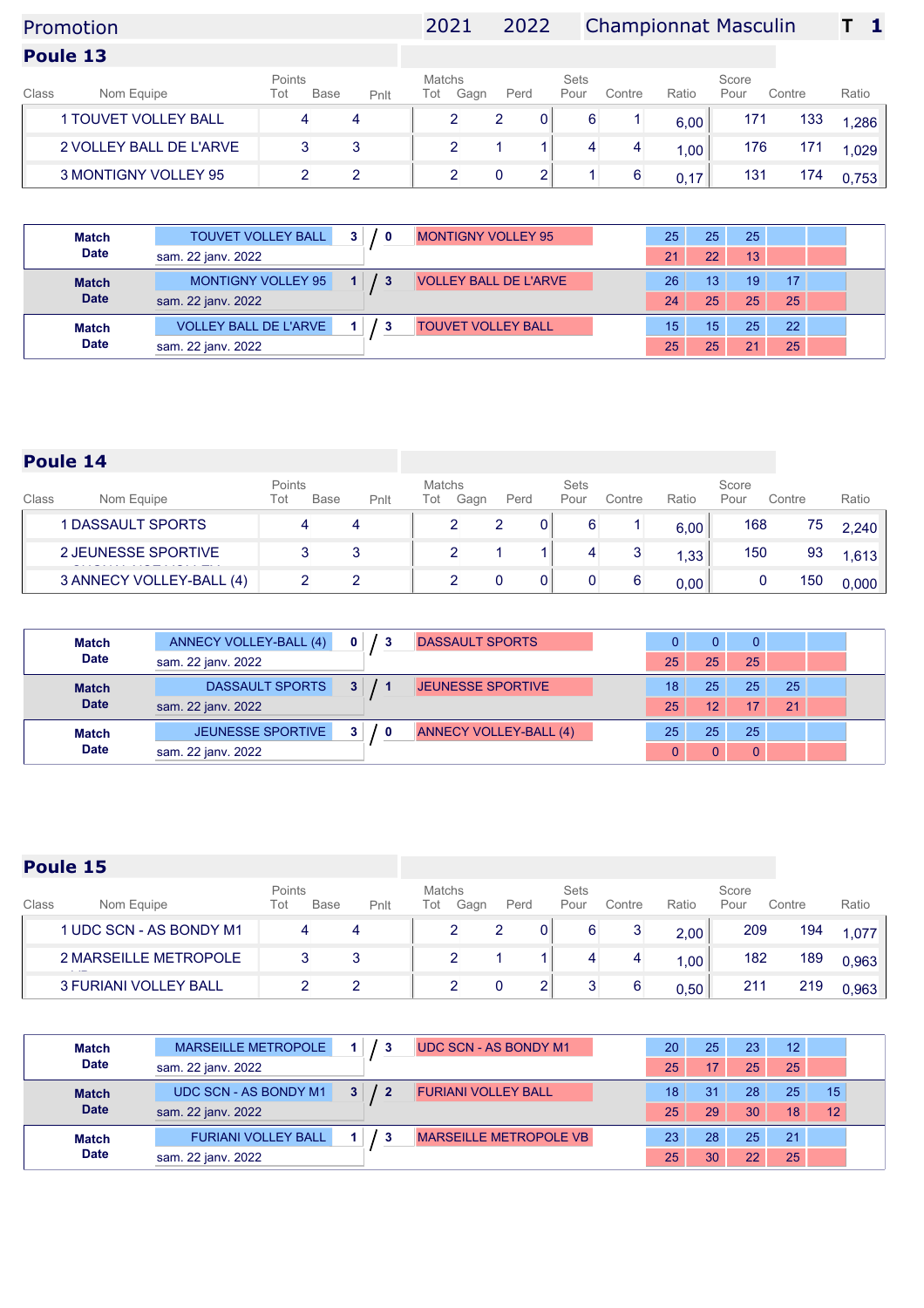| Class | Nom Equipe           | Points<br>Tot | <b>Base</b> | Pnlt | Matchs<br>Tot | Gagn | Perd | Sets<br>Pour | Contre | Ratio  | Score<br>Pour | Contre | Ratio |
|-------|----------------------|---------------|-------------|------|---------------|------|------|--------------|--------|--------|---------------|--------|-------|
|       | 1 UDC SAINT-ROMAIN - |               |             |      |               |      |      |              | 0      | 999,00 | 150           | 105    | 1.429 |
|       | 2 CHEMINOTS ATHLETIC |               |             |      |               |      |      |              |        | 0,75   | 151           | 144    | 1.049 |
|       | 3 U.S. MULTISECTIONS |               |             |      |               |      |      |              |        | 0.17   | 115           | 167    | 0.689 |

| <b>Match</b> | UDC SAINT-ROMAIN - SIDEL  | 3 <sup>1</sup><br>$\mathbf{0}$ | <b>U.S. MULTISECTIONS</b>       | 25 | 25 | 25 |    |  |
|--------------|---------------------------|--------------------------------|---------------------------------|----|----|----|----|--|
| <b>Date</b>  | sam. 22 janv. 2022        |                                |                                 | 14 | 18 | 14 |    |  |
| <b>Match</b> | <b>U.S. MULTISECTIONS</b> |                                | <b>CHEMINOTS ATHLETIC</b>       | 25 | 14 | 16 | 14 |  |
| <b>Date</b>  | sam. 22 jany. 2022        |                                |                                 | 17 | 25 | 25 | 25 |  |
| <b>Match</b> | <b>CHEMINOTS ATHLETIC</b> |                                | <b>UDC SAINT-ROMAIN - SIDEL</b> | 22 | 14 | 23 |    |  |
| <b>Date</b>  | sam. 22 jany. 2022        |                                |                                 | 25 | 25 | 25 |    |  |

| Class | Nom Equipe                   | Points<br>Tot | <b>Base</b> | Pnlt | Matchs<br>Tot | Gagn | Perd |   | Sets<br>Pour | Contre      | Ratio  | Score<br>Pour | Contre | Ratio |
|-------|------------------------------|---------------|-------------|------|---------------|------|------|---|--------------|-------------|--------|---------------|--------|-------|
|       | <b>1 VOLLEY LOISIR</b>       |               |             |      |               |      |      | 0 |              | $\mathbf 0$ | 999,00 | 150           | 80     | 1.875 |
|       | 2 LUMAS DE PARIS             |               |             |      |               | -    |      |   |              |             | 0,75   | 150           | 171    | 0.877 |
|       | <b>3 CLUB SPORTIF VOLLEY</b> |               |             |      |               |      |      |   |              |             | 0.17   | 125           | 174    | 0.718 |

| <b>Match</b> | <b>VOLLEY LOISIR</b>       | 3 <sup>1</sup><br>- 0 | <b>CLUB SPORTIF VOLLEY</b> | 25 | 25 <sub>2</sub> | 25 |    |  |
|--------------|----------------------------|-----------------------|----------------------------|----|-----------------|----|----|--|
| <b>Date</b>  | sam. 22 jany. 2022         |                       |                            | 11 | 8               | 10 |    |  |
| <b>Match</b> | <b>CLUB SPORTIF VOLLEY</b> |                       | <b>LUMAS DE PARIS</b>      | 25 | 25              | 22 | 24 |  |
| <b>Date</b>  | sam. 22 jany. 2022         |                       |                            | 27 | 21              | 25 | 26 |  |
| <b>Match</b> | <b>LUMAS DE PARIS</b>      |                       | <b>VOLLEY LOISIR</b>       | 17 | 17              | 17 |    |  |
| <b>Date</b>  | sam. 22 jany. 2022         |                       |                            | 25 | 25              | 25 |    |  |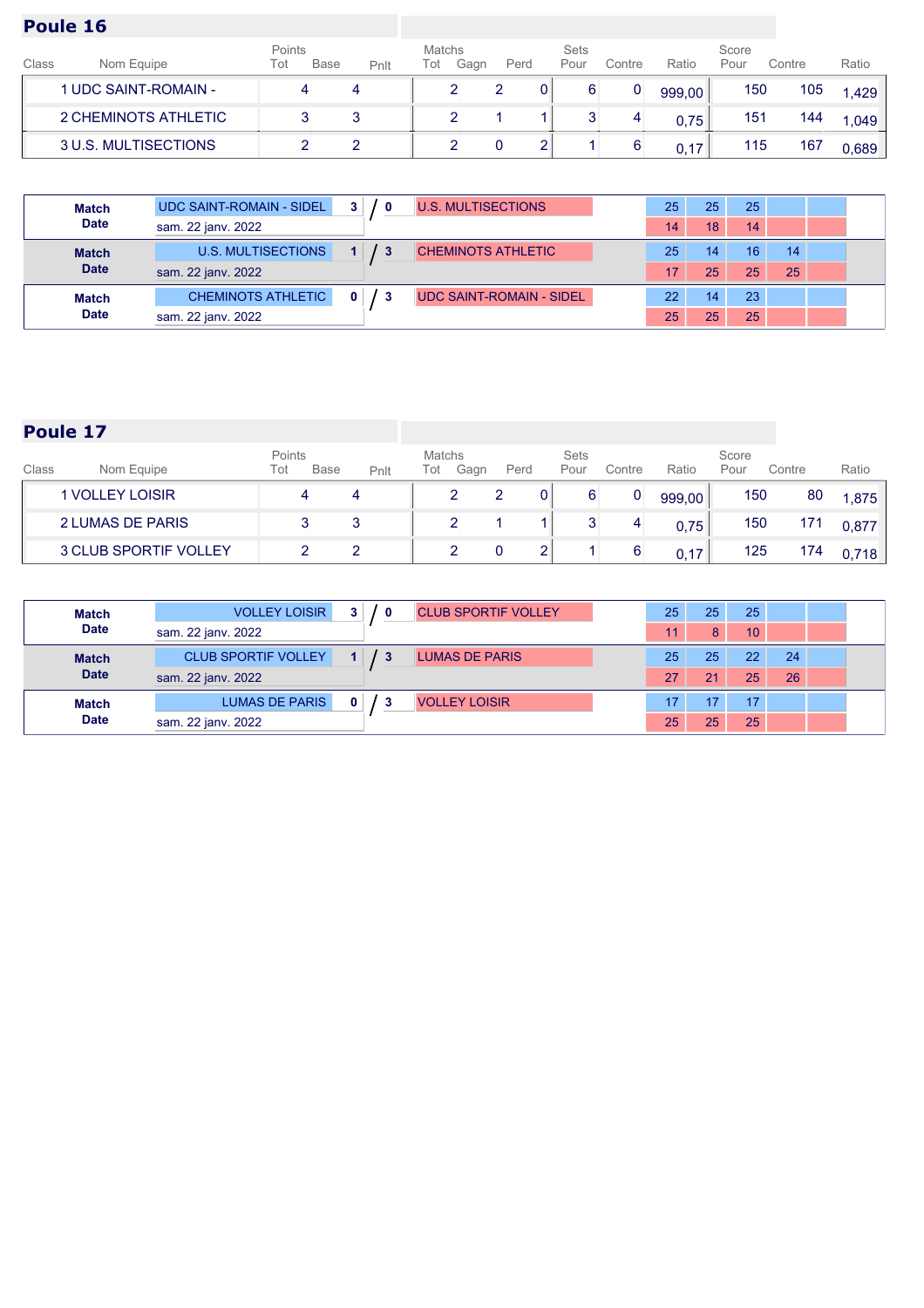# Accession P 2021 2022 Championnat Masculin **T 1**

**Poule 18**

| 152<br>1 SOLAIZE VB<br>99<br>6<br>4<br>999,00<br>4<br>1,535<br>U<br>133<br>2 ASPTT ANNECY<br>3<br>117<br>3<br>1.137<br>1,00<br><b>3 BEACH ANIMATION ET</b><br>150<br>81 | Class | Nom Equipe | Points<br>Tot | <b>Base</b> | Pnlt | Matchs<br>Tot | Gagn | Perd | <b>Sets</b><br>Pour | Contre | Ratio | Score<br>Pour | Contre | Ratio |
|-------------------------------------------------------------------------------------------------------------------------------------------------------------------------|-------|------------|---------------|-------------|------|---------------|------|------|---------------------|--------|-------|---------------|--------|-------|
|                                                                                                                                                                         |       |            |               |             |      |               |      |      |                     |        |       |               |        |       |
|                                                                                                                                                                         |       |            |               |             |      |               |      |      |                     |        |       |               |        |       |
|                                                                                                                                                                         |       |            |               |             |      |               |      |      |                     |        | 0,00  |               |        | 0,540 |

| <b>Match</b> | <b>ASPTT ANNECY</b>       | 0                   | <b>SOLAIZE VB</b>         | 25 | 16 | 17 |  |
|--------------|---------------------------|---------------------|---------------------------|----|----|----|--|
| <b>Date</b>  | sam. 22 jany. 2022        |                     |                           | 27 | 25 | 25 |  |
| <b>Match</b> | <b>SOLAIZE VB</b>         | 3 <sup>1</sup><br>0 | <b>BEACH ANIMATION ET</b> | 25 | 25 | 25 |  |
| <b>Date</b>  | sam. 22 janv. 2022        |                     |                           | 22 | 11 | 8  |  |
| <b>Match</b> | <b>BEACH ANIMATION ET</b> | 0                   | <b>ASPTT ANNECY</b>       | 10 | 15 | 15 |  |
| <b>Date</b>  | sam. 22 jany. 2022        |                     |                           | 25 | 25 | 25 |  |

## **Poule 19**

| Class | Points<br><b>Base</b><br>Tot<br>Nom Equipe<br>Pnlt |  | Matchs<br>Perd<br>Tot<br>Gagn |  | <b>Sets</b><br>Pour<br>Contre |   | Score<br>Ratio<br>Pour |   | Contre | Ratio |     |       |
|-------|----------------------------------------------------|--|-------------------------------|--|-------------------------------|---|------------------------|---|--------|-------|-----|-------|
|       | <b>1 UNION ASSOCIATIVE</b>                         |  |                               |  |                               | 2 |                        | 0 | 999,00 | 150   | 88  | 1.705 |
|       | 2 ANNEMASSE VB 74                                  |  |                               |  |                               |   |                        |   | 1,00   | 131   | 136 | 0.963 |
|       | 3 VOLLEY PAYS ROCHOIS                              |  |                               |  |                               |   |                        | 6 | 0,00   | 94    | 151 | 0.623 |

| <b>Match</b> | <b>VOLLEY PAYS ROCHOIS</b><br><b>UNION ASSOCIATIVE</b><br>$\mathbf{0}$<br>3        | 9               | 16 | 8  |  |
|--------------|------------------------------------------------------------------------------------|-----------------|----|----|--|
| <b>Date</b>  | sam. 22 janv. 2022                                                                 | 25              | 25 | 25 |  |
| <b>Match</b> | <b>UNION ASSOCIATIVE</b><br>3 <sup>1</sup><br><b>ANNEMASSE VB 74</b><br>$\sqrt{0}$ | 25              | 25 | 25 |  |
| <b>Date</b>  | sam. 22 jany. 2022                                                                 | 15              | 18 | 22 |  |
| <b>Match</b> | <b>ANNEMASSE VB 74</b><br><b>VOLLEY PAYS ROCHOIS</b><br>3 <sup>1</sup><br>0        | 26 <sup>1</sup> | 25 | 25 |  |
| <b>Date</b>  | sam. 22 janv. 2022                                                                 | 24              | 23 | 14 |  |

| Class | Nom Equipe            | Points<br>Tot | Base | Pnlt | <b>Matchs</b><br>Tot | Gagn | Perd | <b>Sets</b><br>Pour | Contre | Ratio | Score<br>Pour | Contre | Ratio |
|-------|-----------------------|---------------|------|------|----------------------|------|------|---------------------|--------|-------|---------------|--------|-------|
|       | 1 VOLLEY PAYS ROCHOIS |               |      |      |                      |      |      |                     |        |       |               |        |       |
|       | 2 TOULOUSE ATHLETIC   |               |      |      |                      |      |      |                     |        |       |               |        |       |
|       | 3 VOLLEY LOISIR       |               |      |      |                      |      |      |                     |        |       |               |        |       |

| Match<br><b>Date</b>        | <b>VOLLEY PAYS ROCHOIS</b>    | <b>VOLLEY LOISIR</b>          |  |  |  |
|-----------------------------|-------------------------------|-------------------------------|--|--|--|
|                             |                               |                               |  |  |  |
| <b>Match</b><br><b>Date</b> | <b>VOLLEY LOISIR</b>          | <b>TOULOUSE ATHLETIC CLUB</b> |  |  |  |
|                             |                               |                               |  |  |  |
| <b>Match</b>                | <b>TOULOUSE ATHLETIC CLUB</b> | <b>VOLLEY PAYS ROCHOIS</b>    |  |  |  |
| <b>Date</b>                 |                               |                               |  |  |  |